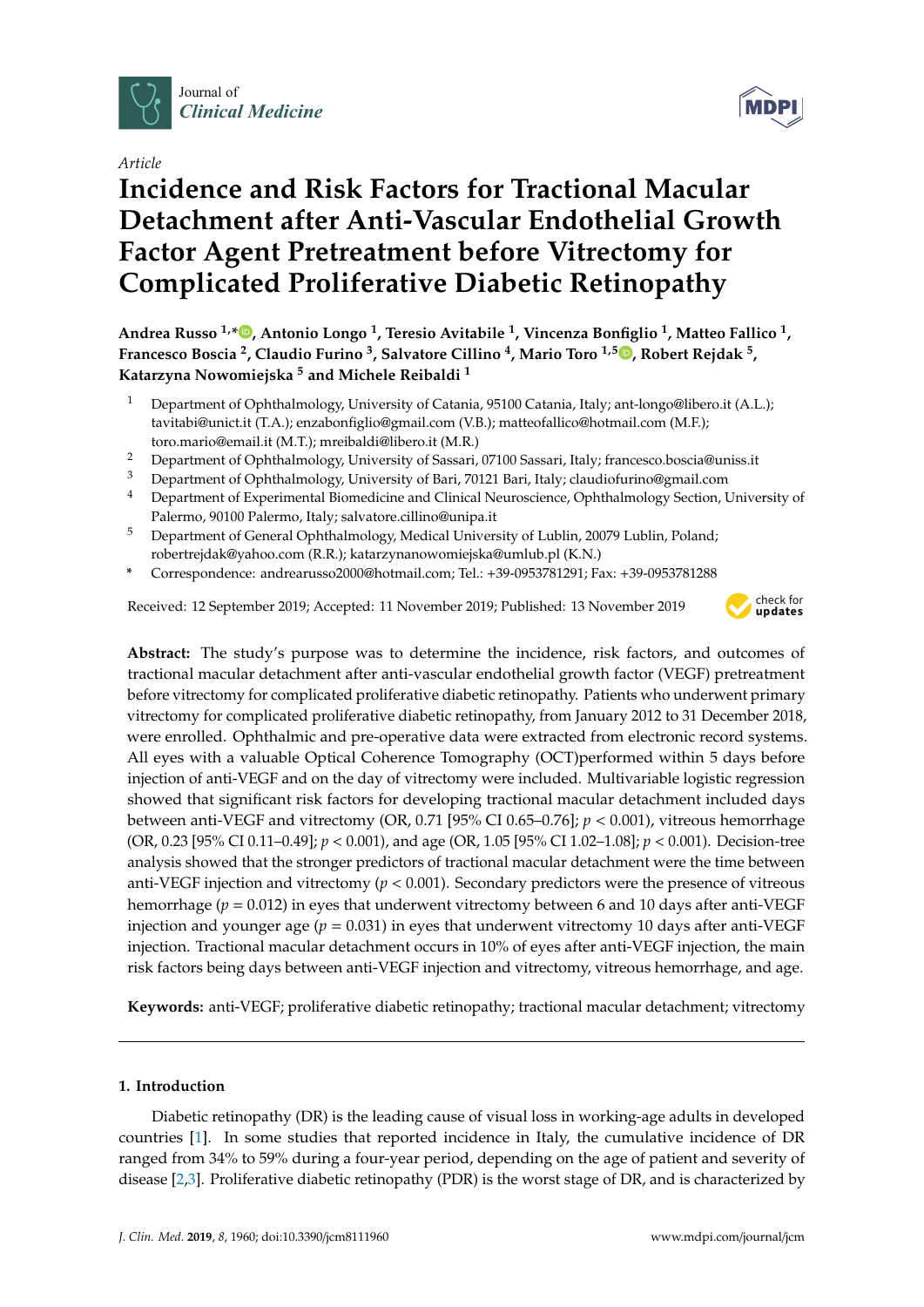the development of retinal neovascularization, which usually leads to serum leakage, hemorrhage, and fibrovascular proliferation in the vitreous–retinal interface. Fibrosis and neovascularization ultimately lead to vision loss due to tractional retinal detachment (TRD) in untreated eyes [\[4\]](#page-6-3).

Pars plana vitrectomy is broadly considered the gold standard for management of this condition; however, the occurrence of intra-operative hemorrhage when dissecting the epiretinal neovascular membrane can reduce the outcome of surgery both anatomically and functionally. Reiterated bleeding can also prolong operation time and significantly increase the rate of complications [\[5](#page-6-4)[,6\]](#page-6-5).

The pathophysiological basis of PDR is angiogenesis [\[7\]](#page-6-6). Vascular endothelial growth factor (VEGF) has been confirmed to be a crucial driver of vascular permeability, diabetic macular edema, neovascularization and PDR [\[8–](#page-6-7)[10\]](#page-6-8).

Intra-vitreal administration of anti-vascular endothelial growth factor (anti-VEGF) is variably used as an addition to vitrectomy to improve the outcome of surgery by reducing the incidence of intra-operative and post-operative vitreous hemorrhage and to ease the delamination of fibrovascular membranes [\[11–](#page-6-9)[13\]](#page-7-0).

Intra-vitreal injections of anti-VEGF in adjunct to vitrectomy can therefore determine better visual acuity, fewer retinal breaks, fewer endo-diathermy applications, decrease the duration of surgery, and intra-operative bleeding [\[13–](#page-7-0)[17\]](#page-7-1).

On the other hand, intra-vitreal anti-VEGF has been proved to be able to increase the severity of fibrosis with progression or development of TRD shortly after injection in patients affected by PDR. Similarly, a fibrotic switch has been shown in diabetic fibrovascular proliferative membranes after bevacizumab [\[18–](#page-7-2)[20\]](#page-7-3).

The purpose of this retrospective study was to evaluate the incidence and risk factors of tractional macular detachment (TMD) following intra-vitreal anti-VEGF pretreatment before vitrectomy for complicated PDR.

#### **2. Materials and Methods**

In this retrospective multicenter cohort study, we included all consecutive patients who had undergone primary pars plana vitrectomy for TRD, fibrous proliferation, or a combination of these, related to active PDR after anti-VEGF pretreatment, from January 2012 to 31 December 2018, at 4 tertiary vitreoretinal centers in Italy: the Eye Clinic of the University of Catania; the Eye Clinic of the University of Sassari; the Eye Clinic of the University of Bari; and the Eye Clinic of the University of Palermo. Anti-VEGF is indicated for the treatment of patients with diabetic macular edema. The "off-label" status of this medication for PDR, and possible systemic and ocular complications, was discussed in detail, and informed consent was obtained from all patients. The study protocol, approved by the institutional review boards of the coordinating center (University of Catania, Catania, Italy, Ethical code 39/724/2011/pol) and the other participating centers, conformed to the tenets of the Declaration of Helsinki.

Inclusion criteria for the use of intra-vitreal anti-VEGF before vitrectomy for the management of PDR included active proliferative diabetic retinopathy, TRD not involving the macula, fibrous proliferation, or a combination of these with associated reduced visual acuity.

Exclusion criteria consisted of dense vitreous hemorrhage preventing visualization of the posterior pole preoperatively and grading of fibrovascular membranes, eyes that had undergone any previous ocular surgery, except uncomplicated cataract surgery, a history of ocular inflammatory disease, patients with other intraocular diseases that may have affected the vitreoretinal surgery, such as retinal vascular disorders, traumatic retinal detachment, uveitis, and congenital vitreoretinopathies, and patients who had undergone any previous intra-vitreal anti-VEGF injections in the previous 6 months.

All patients were divided into two groups according to the presence or not of TMD on the day of vitrectomy. Patients were considered to have a TMD when preretinal membranes exerted traction on the retina resulting in the presence of sub-macular fluid on Spectral-Domain OCT (SD-OCT). Patients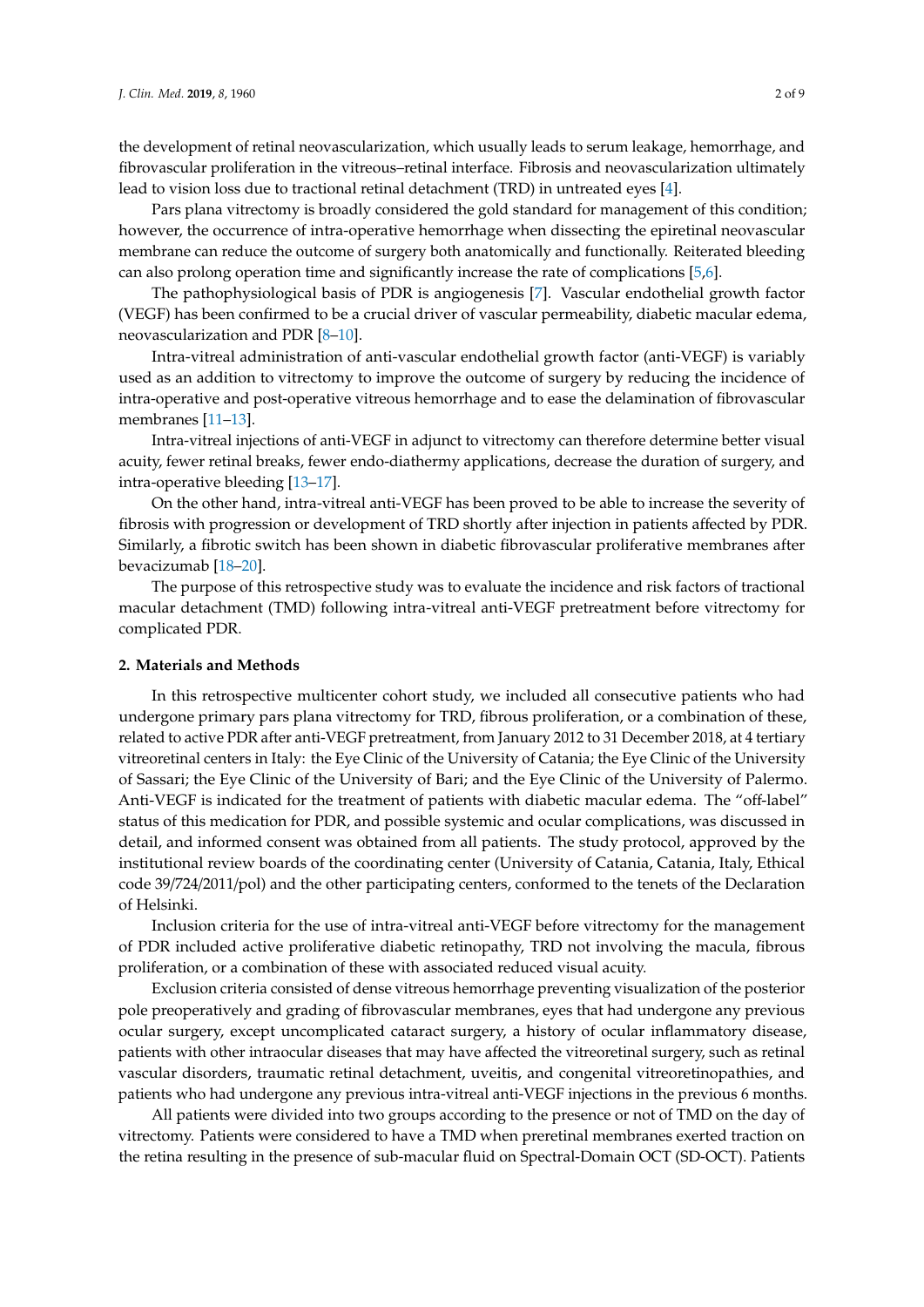were considered to have fibrovascular proliferation when preretinal membranes exerted traction on the retina with or without intraretinal edema but without subretinal fluid on SD-OCT [\[21\]](#page-7-4). Only 1 eye of each subject was permitted into the study. If both eyes of 1 patient qualified for

Only eyes with a valuable OCT performed within 5 days before injection of anti-VEGF and on the day of vitrectomy were included. The interval between anti-VEGF injection and vitrectomy was also assessed. also assessed. The photocoagulation partial partial partial partial partial in  $\mathbb{R}^n$ 

Only 1 eye of each subject was permitted into the study. If both eyes of 1 patient qualified for enrollment, [the](#page-7-4) most affected eye was selected for the study  $[21]$ .

Patient demographics, complete medical and ophthalmic history, the most recent hemoglobin A1c level, years affected by diabetes, ophthalmic data including phackic/pseudophakic condition, and laser photocoagulation partial/panphotocoagulation before anti-VEGF injection were drawn from electronic the study. medical records.

In each center, 2 separate investigators qualified in the methods of chart abstraction were committed *2.1 Statistical Analysis* to the task of reviewing the charts of patients separately. Definitions for key variables and all data abstraction forms were reviewed. Chart abstractors were blinded regarding the aim of the study.

#### *Statistical Analysis*  $\alpha$  and  $\alpha$  incidence rate of TMD was calculated. Using the chi-square or  $\beta$ categorical variables, and Mann–Whitney tests for quantitative variables, potential risk factors for

The total number of anti-VEGF injections and vitrectomy procedures was identified, and the overall incidence rate of TMD was calculated. Using the chi-square or Fisher exact tests for categorical variables, and Mann–Whitney tests for quantitative variables, potential risk factors for TMD were identified in univariate analyses. Odds ratio was also calculated; for the continuous variables, Exp(B) is a la from binary logistic regression was used. Risk factors that were significant at the *p* = 0.2 level, and the montromary logistic regression was used. Risk littles that were significant at the  $p = 0.2$  lever, and the univariate analysis was included in the multivariable logistic regression analysis.

we also investigated the predicting capability of variables using a regression based on conditional We also investigated the predicting capability of variables using a regression-based on conditional inference decision trees. Risk models were developed using a decision-tree induction from class labeled training records: the development of TMD was the dependent variable, and the other attributes were the predictor variables; the individual records are the tuples for which the class label is known, as previously described [22].

All differences were considered to be statistically significant at a 5% probability level, and all reported *p* values are 2-sided. Statistical analysis used IBM SPSS Statistics for Windows (Version 21.0; IBM Corp, Armonk, NY, USA)

# **3. Results 3. Results**

The recruitment flowchart is shown in Figure [1.](#page-2-0) The recruitment flowchart is shown in Figure 1.

<span id="page-2-0"></span>

**Figure 1.** Recruitment flowchart.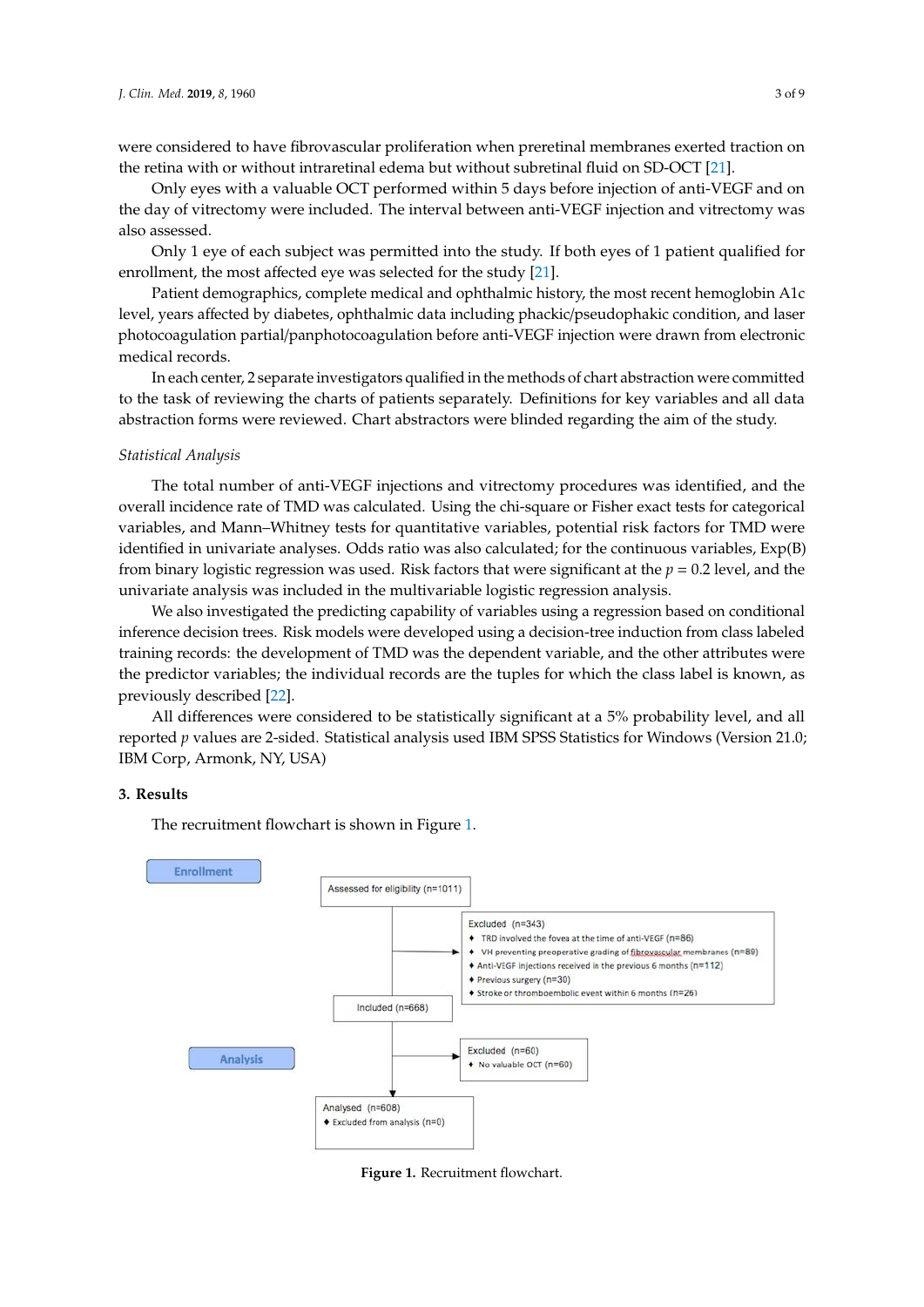Overall, charts from 1011 eyes that had anti-VEGF injection before vitrectomy at 4 surgical units between January 2012 and December 2018 were reviewed. 608 eyes were included in the analysis.

The mean  $\pm$  SD age was 48.7  $\pm$  10.8 years in patients who developed TMD after anti-VEGF injection and  $54.8 \pm 10.9$  years in patients who did not develop TMD after anti-VEGF injection. There were  $33/(n = 61)$  (54.1%) male patients who developed TMD after anti-VEGF injection and  $279/(n = 547)$ (51%) male patients who did not develop TMD after anti-VEGF injection.

#### *3.1. TMD Incidence*

Overall, the incidence of TMD after anti-VEGF was 10%, 61/608 in the eyes that had anti-VEGF before vitrectomy (chi-square; *p* < 0.001).

#### *3.2. Univariate Analysis*

Univariate analysis showed that significant variables related with increased risk of TMD included: younger age (48.7  $\pm$  10.8 years in eyes that developed TMD after anti-VEGF, 54.8  $\pm$  10.9 years in in eyes which did not develop TMD; odds ratio [OR], 0.95 [95% CI 0.93–0.97]; *p* < 0.001), higher HbA1c, (7.9 ± 0.7% in eyes that developed TMD,  $7.7 \pm 0.4$ % in in eyes that did not develop TMD; OR, 2.12 [95% CI 1.27–3.53];  $p = 0.004$ ), days between anti-VEGF and vitrectomy (11.8  $\pm$  6.1 days in eyes that developed TMD after anti-VEGF,  $5.7 \pm 2.7$  days in in eyes that did not develop TMD after anti-VEGF; odds ratio [OR], 1.40 [95% CI 1.30–1.52]; *p* < 0.001) (Table [1\)](#page-3-0).

<span id="page-3-0"></span>**Table 1.** Univariate Analysis of Variables in eyes with and without tractional macular detachment detected at OCT after anti-VEGF intra-vitreal injection.

| <b>Variables</b>                         | Eyes with TMD<br>after anti-VEGF<br>$n = 61$ | <b>Eyes without TMD</b><br>after anti-VEGF<br>$n = 547$ | <i>p</i> Value         | <b>OR (95% CI)</b>  |
|------------------------------------------|----------------------------------------------|---------------------------------------------------------|------------------------|---------------------|
| Age, mean $\pm$ SD (years)               | $48.7 \pm 10.8$                              | $54.8 \pm 10.9$                                         | $< 0.001$ <sup>a</sup> | $0.95(0.93 - 0.97)$ |
| Males, $n$ $\binom{0}{0}$                | 33(54.1)                                     | 279(51.0)                                               | 0.686                  | $1.13(0.67-1.92)$   |
| Diabetes type $1, n$ (%)                 | 4(6.6)                                       | 26(4.8)                                                 | 0.758                  | $0.71(0.24 - 2.11)$ |
| HbA1c, $(\%)$                            | $7.9 \pm 0.7$                                | $7.7 \pm 0.4$                                           | 0.004 <sup>a</sup>     | $2.12(1.27 - 3.53)$ |
| Length of diabetes, (years)              | $16.3 \pm 4.9$                               | $16.3 \pm 3.4$                                          | 0.969                  | $0.99(0.94 - 1.06)$ |
| Pseudophakic/aphakic, n (%)              | 18(33.8)                                     | 194 (35.0)                                              | 0.397                  | $0.76(0.43 - 1.36)$ |
| Vitreous hemorrhage                      | 44 (72.1)                                    | 301(55.0)                                               | $0.014$ <sup>a</sup>   | $2.12(1.18 - 3.80)$ |
| Localized photocoagulation, $n$ (%)      | 51 (86.6)                                    | 385 (70.4)                                              | 0.035 <sup>a</sup>     | $2.14(1.06 - 4.33)$ |
| Extensive photocoagulation, n (%)        | 10(16.4)                                     | 162(29.6)                                               | 0.035 <sup>a</sup>     | $0.47(0.23 - 0.94)$ |
| Days between anti-VEGF<br>and vitrectomy | $11.8 \pm 6.1$                               | $5.7 \pm 2.7$                                           | $< 0.001$ <sup>a</sup> | $1.40(1.30-1.52)$   |

 $SD =$  standard deviation;  $OR =$  odds ratio;  $CI =$  confidence interval;  $IOL =$  intraocular lens; <sup>a</sup> Statistically significant.

#### *3.3. Multivariable Analysis*

Significant variables at univariate analysis were taken forward to multivariable analysis. A regression model was constructed for the risk of developing TMD after anti-VEGF injection. Significant risk factors for developing TMD included days between anti-VEGF and vitrectomy (OR, 0.71 [95% CI 0.65–0.76]; *p* < 0.001), vitreous hemorrhage (OR, 0.23 [95% CI 0.11–0.49]; *p* < 0.001), and younger age (OR, 1.05 [95% CI 1.02–1.08]; *p* < 0.001) (Table [2\)](#page-3-1).

<span id="page-3-1"></span>**Table 2.** Independently significant risk factors for developing tractional macular detachment detected at OCT after anti-VEGF intra-vitreal injection in the multivariate logistic regression.

| Variables                             | OR   | $(95\% \text{ CI})$ | <i>v</i> Value |
|---------------------------------------|------|---------------------|----------------|
| Days between anti-VEGF and vitrectomy | 0.71 | $0.65 - 0.76$       | < 0.001        |
| Vitreous Hemorrhage                   | 0.23 | $0.11 - 0.49$       | < 0.001        |
| Age                                   | 1.05 | $1.02 - 1.08$       | 0.001          |

 $OR = odds ratio$ ;  $CI = confidence interval$ .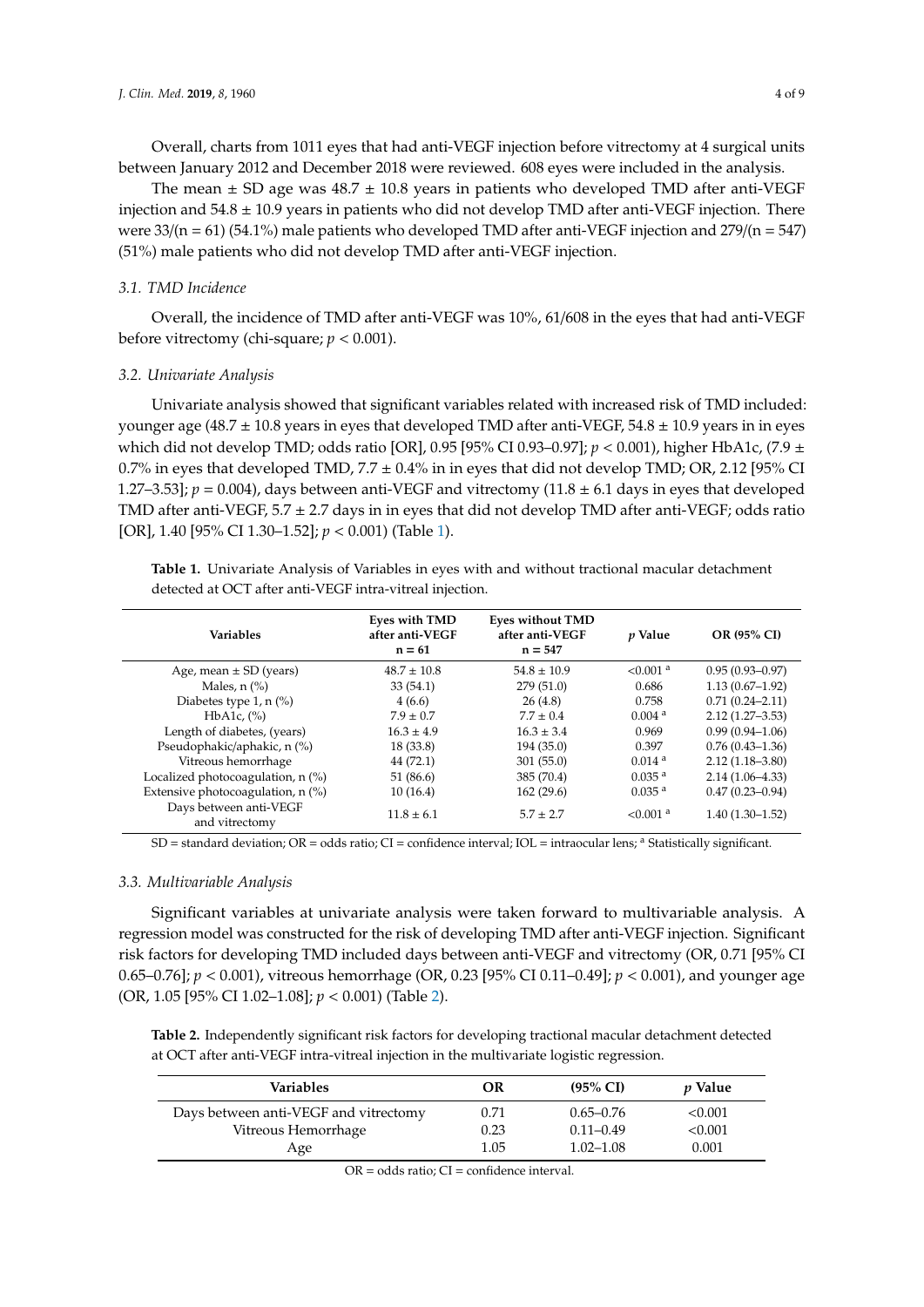## *3.4. Decision-Tree Analysis 3.4. Decision-Tree Analysis*

<span id="page-4-0"></span>The outcome of the decision-tree analysis for the prediction of TMD is shown in Figure [2.](#page-4-0) The outcome of the decision-tree analysis for the prediction of TMD is shown in Figure 2.



**Figure 2.** Decision-tree algorithm of the variables associated with tractional macular detachment.

 $(p < 0.001)$ . TMD development is reduced when surgery is performed within 6 days from anti-VEGF injection. Secondary predictors were the presence of vitreous hemorrhage ( $p = 0.012$ ) in eyes that had undergone vitrectomy between 6 and 10 days after anti-VEGF injection and younger age (*p* = 0.031) in eyes that had undergone vitrectomy more than 10 days after anti-VEGF injection. The most significant prediction factor was the time between anti-VEGF injection and vitrectomy

#### **4. Discussion**

A challenging condition faced by vitreoretinal surgeons is the surgical management of PDR complications. The most reported post-operative complication after vitrectomy is vitreous hemorrhage, reaching 75% in some studies when pre-operative anti-VEGF was not administered [\[23](#page-7-6)[–26\]](#page-7-7).

Neovascularization, secondary to PDR, can effectively be reduced [\[27](#page-7-8)[,28\]](#page-7-9), and surgical visualization can be improved by pre-operative anti-VEGF, which were shown to reduce intra-operative hemorrhaging and facilitate fibrovascular membrane delamination resulting in a lower incidence of iatrogenic breaks [\[17](#page-7-1)[,19](#page-7-10)[,20,](#page-7-3)[27](#page-7-8)[,29,](#page-7-11)[30\]](#page-7-12).

However, development or progression of TRD soon after pre-operative anti-VEGF injection may occur in as many as 5.2% of cases [\[31\]](#page-7-13).

Vitrectomy should therefore be performed after sufficient time has passed to allow regression of neovascularization but before fibrovascular contraction.

Some studies have reported regression of neovascularization during the first week after treatment with intra-vitreal bevacizumab in PDR patients [\[14](#page-7-14)[,32\]](#page-8-0). In patients affected by PDR who had anti-VEGF at various intervals before Pars Plana Vitrectomy (PPV), El-Sabagh and associates [\[30\]](#page-7-12) analyzed different components of proliferative fibrovascular membranes (collagen, CD34, and smooth muscle actin). The vascular component of proliferation was significantly reduced 10 days after intra-vitreal bevacizumab injection, whereas the contractile components were not abundant; therefore, 10 days might be considered the ideal timing for pre-operative intra-vitreal bevacizumab injection. They also showed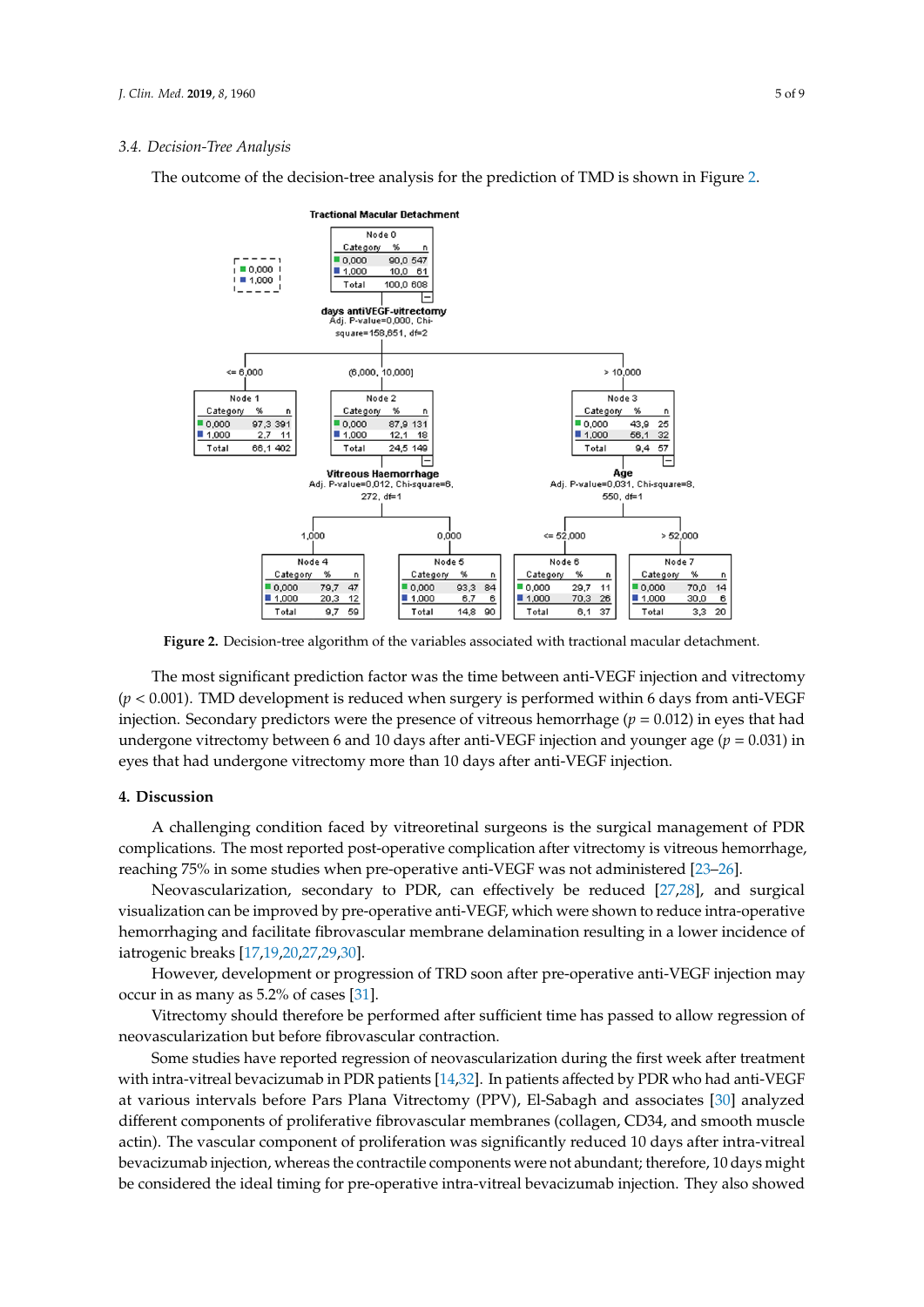that pan-endothelial marker CD34, expressed significantly in neovascular vessels, was not significantly reduced until 5 days after intra-vitreal bevacizumab injection, suggesting that pre-operative intra-vitreal bevacizumab administered before 5 days may not provide enough time for neovascular regression.

Van Geest and associates [\[33\]](#page-8-1) showed that connective tissue growth factor (CTGF) levels were highly correlated with the degree of vitreoretinal fibrosis in PDR. Furthermore, they established that the CTGF/VEGF ratio was the highest predictor of fibrosis in PDR patients and that intra-vitreal anti-VEGF treatment determined augmented fibrosis in PDR patients [\[33\]](#page-8-1).

Wei and associates [\[34\]](#page-8-2) showed that the fibrin–fibronectin complex is the key factor that directly promotes the progression of fibrosis, while CTGF increases fibrosis by enhancing the affinity of fibronectin to fibrin in pathologic conditions. They suggested that fibrin–fibronectin complex formation is a molecular mechanism underlying the development of TRD after intra-vitreal anti-VEGF injection. Our results show that the presence of vitreous hemorrhage increases the risk of TRD, therefore it is conceivable that the risk increases with copious vitreous hemorrhage. This might explain why, in our study, the patients diagnosed with dense vitreous hemorrhage were more likely to develop severe TRD after intra-vitreal anti-VEGF injection.

Castillo and associates [\[21\]](#page-7-4) compared two different pre-operative intra-vitreal bevacizumab treatment intervals in PDR patients undergoing PPV. Pre-operative intra-vitreal bevacizumab performed 5–10 days before PPV produced a significantly better best corrected visual acuity (BCVA) and fewer post-operative complications at 6 months compared to pre-operative intra-vitreal bevacizumab performed 1–3 days before, principally in cases with worse vitreoretinal adhesion and when the indication for surgery was fibrous proliferation, TRD, or a combination of fibrous proliferation, vitreous hemorrhaging, and TRD. Their results suggest that pre-operative intra-vitreal bevacizumab performed 1–3 days before PPV may not allow enough time to effectively regress neovascularization, compared to intra-vitreal bevacizumab performed 5–10 days before PPV [\[21\]](#page-7-4).

Previous studies reported a pre-operative injection of intra-vitreal bevacizumab from 1 to 33 days before PPV for PDR-related complications [\[11,](#page-6-9)[14,](#page-7-14)[15,](#page-7-15)[17,](#page-7-1)[19](#page-7-10)[,20](#page-7-3)[,29](#page-7-11)[,30](#page-7-12)[,35](#page-8-3)[,36\]](#page-8-4) and TRD incidence between 5.2% [\[31\]](#page-7-13) and 9% [\[37\]](#page-8-5).

The results of our study, performed on over 600 eyes, identified less than 6 days as a safe period to perform PPV following anti-VEGF and an incidence rate of TMD after anti-VEGF of 10%. The possible differences are due to the different inclusion criteria that have been used in various studies. Furthermore, in our study, we evaluated the presence of TMD with OCT examination to have a more sensitive evaluation than just the examination of the fundus.

In our study, multivariate analysis showed that 3 factors had a significant effect on the incidence: days between anti-VEGF and vitrectomy, vitreous hemorrhage, and age. We used a decision-tree analysis to analyze the interactions and priorities among them; this is a modeling procedure that has several advantages, including automatically capturing multilevel interactions among predictors, handling nonlinear relationships, rule generation, and ease of visualization and interpretation [\[38\]](#page-8-6). In addition, a decision-tree model can be successfully used in clinical settings since the primary related factors can be identified [\[39\]](#page-8-7).

The decision-tree model identified the time between anti-VEGF injection and vitrectomy as the main variable associated with TMD.

In eyes where vitrectomy was performed within 6 days of anti-VEGF injection, the risk of developing TMD was extremely low, regardless of other variables. TMD developed in 12% of patients who received vitrectomy between 6 and 10 days after anti-VEGF injection; in this group, the risk significantly increased if there was a vitreous hemorrhage associated with Proliferative Diabetic Retinopathy (PDR). Finally, in the eyes where vitrectomy was performed more than 10 days after anti-VEGF, the risk of developing TMD was very high (over half of the eyes), particularly in patients with a younger age. Therefore, it can be useful to perform surgery within 10 days from anti-VEGF injection or within 6 days in the presence of vitreous hemorrhage.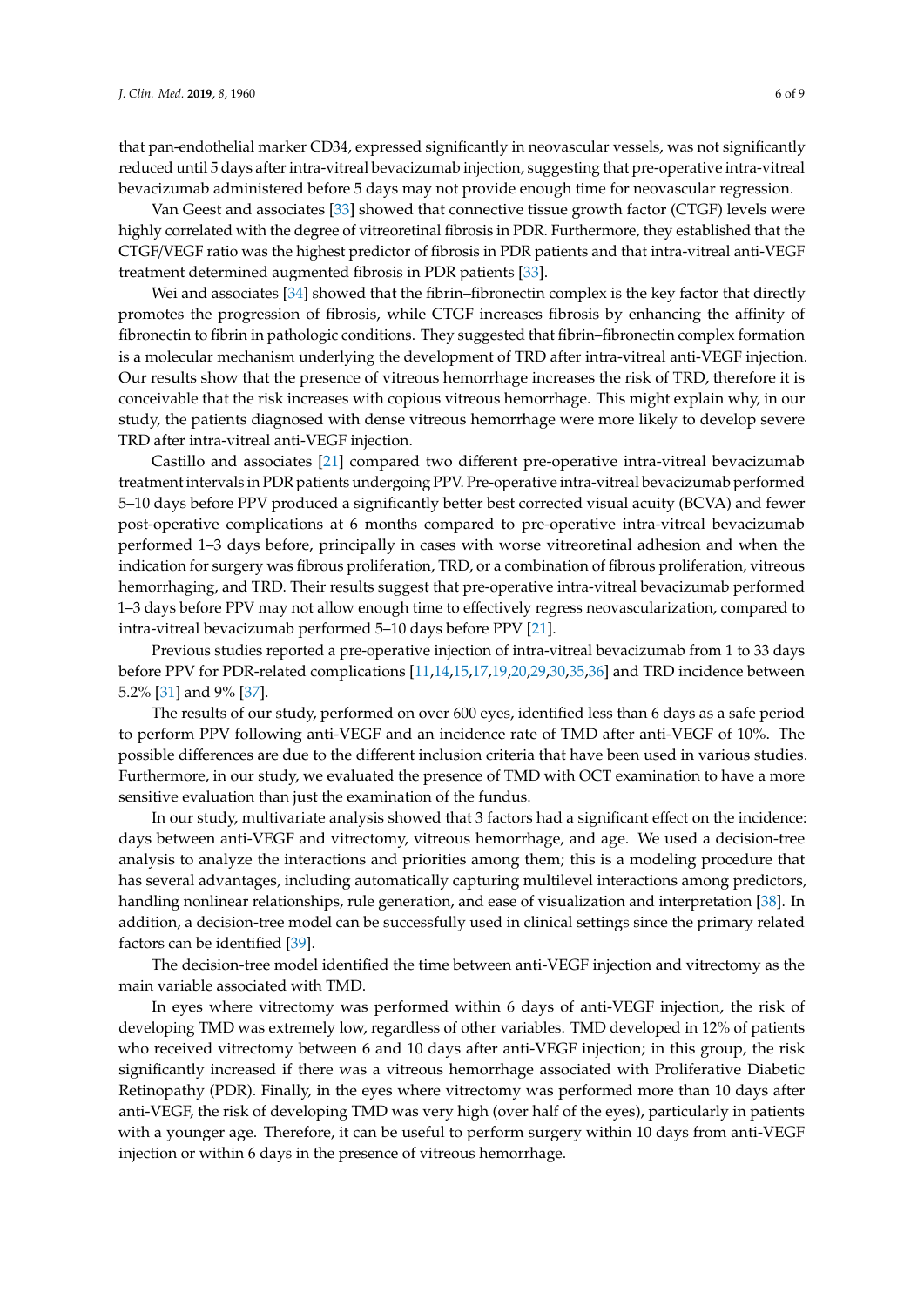This study has some limitations. First, some bias in the identification of variables might be introduced by the retrospective nature of the study; however, to minimize bias, a rigorous protocol of data extraction was defined at the study planning stage for all variables. Another limitation of the study is that eyes that had vitreous hemorrhages not allowing the exploration of the fundus were excluded. Furthermore, our results do not necessarily apply to the general population, as they were found in 4 Italian tertiary facilities and we did not evaluate association of the treatment outcome on the type or class of antidiabetics that the patients were taking to keep their diabetes under control.

In conclusion, TMD occurs in 10% of eyes after anti-VEGF injection, the main risk factors being days between anti-VEGF injection and vitrectomy, vitreous hemorrhage, and age.

Further prospective studies are needed to evaluate the efficacy of potential strategies in the prevention of TMD.

**Author Contributions:** Conceptualization, T.A. and M.R.; Data curation, A.L., M.F., R.R. and K.N.; Formal analysis, A.L.; Investigation, A.R., V.B., F.B., C.F. and S.C.; Visualization, M.T.; Writing – original draft, A.R.

**Funding:** This research received no external funding.

**Acknowledgments:** We wish to thank Dott. A. Bridgewood of the Scientific Bureau of the University of Catania for language support.

**Conflicts of Interest:** The authors declare no conflict of interest.

#### **References**

- <span id="page-6-0"></span>1. Eliott, D.; Lee, M.S.; Abrams, G.W. Proliferative diabetic retinopathy: Principles and techniques of surgical treatment. In *Retina*, 4th ed.; Ryan, S.J., Ed.; Elsevier Mosby: St Louis, MO, USA, 2006; pp. 2413–2449.
- <span id="page-6-1"></span>2. Segato, T.; Midena, E.; Grigoletto, F.; Zucchetto, M.; Fedele, D.; Piermarocchi, S.; Crepaldi, G. Veneto Group for Diabetic Retinopathy. The epidemiology and prevalence of diabetic retinopathy in the Veneto region of North East Italy. *Diabet. Med.* **1991**, *8*, S11–S16. [\[CrossRef\]](http://dx.doi.org/10.1111/j.1464-5491.1991.tb02149.x) [\[PubMed\]](http://www.ncbi.nlm.nih.gov/pubmed/1825948)
- <span id="page-6-2"></span>3. Porta, M.; Tomalino, M.G.; Santoro, F.; Ghigo, L.D.; Cairo, M.; Aimone, M.; Pietragalla, G.B.; Passera, P.; Montanaro, M.; Molinatti, G.M. Diabetic retinopathy as a cause of blindness in the province of Turin, North-west Italy, in 1967–1991. *Diabet. Med.* **1995**, *12*, 355–361. [\[CrossRef\]](http://dx.doi.org/10.1111/j.1464-5491.1995.tb00492.x) [\[PubMed\]](http://www.ncbi.nlm.nih.gov/pubmed/7600754)
- <span id="page-6-3"></span>4. Rice, T.A.; Michels, R.G.; Rice, E.F. Vitrectomy for Diabetic Traction Retinal Detachment Involving the Macula. *Am. J. Ophthalmol.* **1983**, *95*, 22–33. [\[CrossRef\]](http://dx.doi.org/10.1016/0002-9394(83)90330-6)
- <span id="page-6-4"></span>5. Schrey, S.; Krepler, K.; Wedrich, A. Incidence of rhegmatogenous retinal detachment after vitrectomy in eyes of diabetic patients. *Retina* **2006**, *26*, 149–152. [\[CrossRef\]](http://dx.doi.org/10.1097/00006982-200602000-00004) [\[PubMed\]](http://www.ncbi.nlm.nih.gov/pubmed/16467669)
- <span id="page-6-5"></span>6. Hershberger, V.S.; Augsburger, J.J.; Hutchins, R.K.; Raymond, L.A.; Krug, S. Fibrovascular ingrowth at sclerotomy sites in vitrectomized diabetic eyes with recurrent vitreous hemorrhage: Ultrasound biomicroscopy findings. *Ophthalmology* **2004**, *111*, 1215–1221. [\[CrossRef\]](http://dx.doi.org/10.1016/j.ophtha.2003.08.043)
- <span id="page-6-6"></span>7. Shi, L.; Huang, Y.-F. Postvitrectomy diabetic vitreous hemorrhage in proliferative diabetic retinopathy. *J. Res. Med. Sci.* **2012**, *17*, 865–871.
- <span id="page-6-7"></span>8. Blum, A.; Socea, D.; Ben-Shushan, R.S.; Keinan-Boker, L.; Naftali, M.; Segol, G.; Tamir, S. A decrease in VEGF and inflammatory markers is associated with diabetic proliferative retinopathy. *Eur. Cytokine Netw.* **2012**, *23*, 158–162. [\[CrossRef\]](http://dx.doi.org/10.1684/ecn.2012.0321)
- 9. Morera, Y.; González, R.; Lamdan, H.; Pérez, L.; González, Y.; Agüero, J.; Castro, J.; Romero, J.C.; Etchegoyen, A.Y.; Ayala, M.; et al. Vaccination with a mutated variant of human Vascular Endothelial Growth Factor (VEGF) blocks VEGF-induced retinal neovascularization in a rabbit experimental model. *Exp. Eye Res.* **2014**, *122*, 102–109. [\[CrossRef\]](http://dx.doi.org/10.1016/j.exer.2014.03.006)
- <span id="page-6-8"></span>10. Wisniewska-Kruk, J.; Klaassen, I.; Vogels, I.M.; Magno, A.L.; Lai, C.M.; Van Noorden, C.J.; Schlingemann, R.O.; Rakoczy, E.P. Molecular analysis of blood-retinal barrier loss in the Akimba mouse, a model of advanced diabetic retinopathy. *Exp. Eye Res.* **2014**, *122*, 123–131. [\[CrossRef\]](http://dx.doi.org/10.1016/j.exer.2014.03.005)
- <span id="page-6-9"></span>11. Smith, J.M.; Steel, D.H.W. Anti-vascular endothelial growth factor for prevention of postoperative vitreous cavity haemorrhage after vitrectomy for proliferative diabetic retinopathy. *Cochrane Database Syst. Rev.* **2015**, *2015*, CD008214. [\[CrossRef\]](http://dx.doi.org/10.1002/14651858.CD008214.pub3)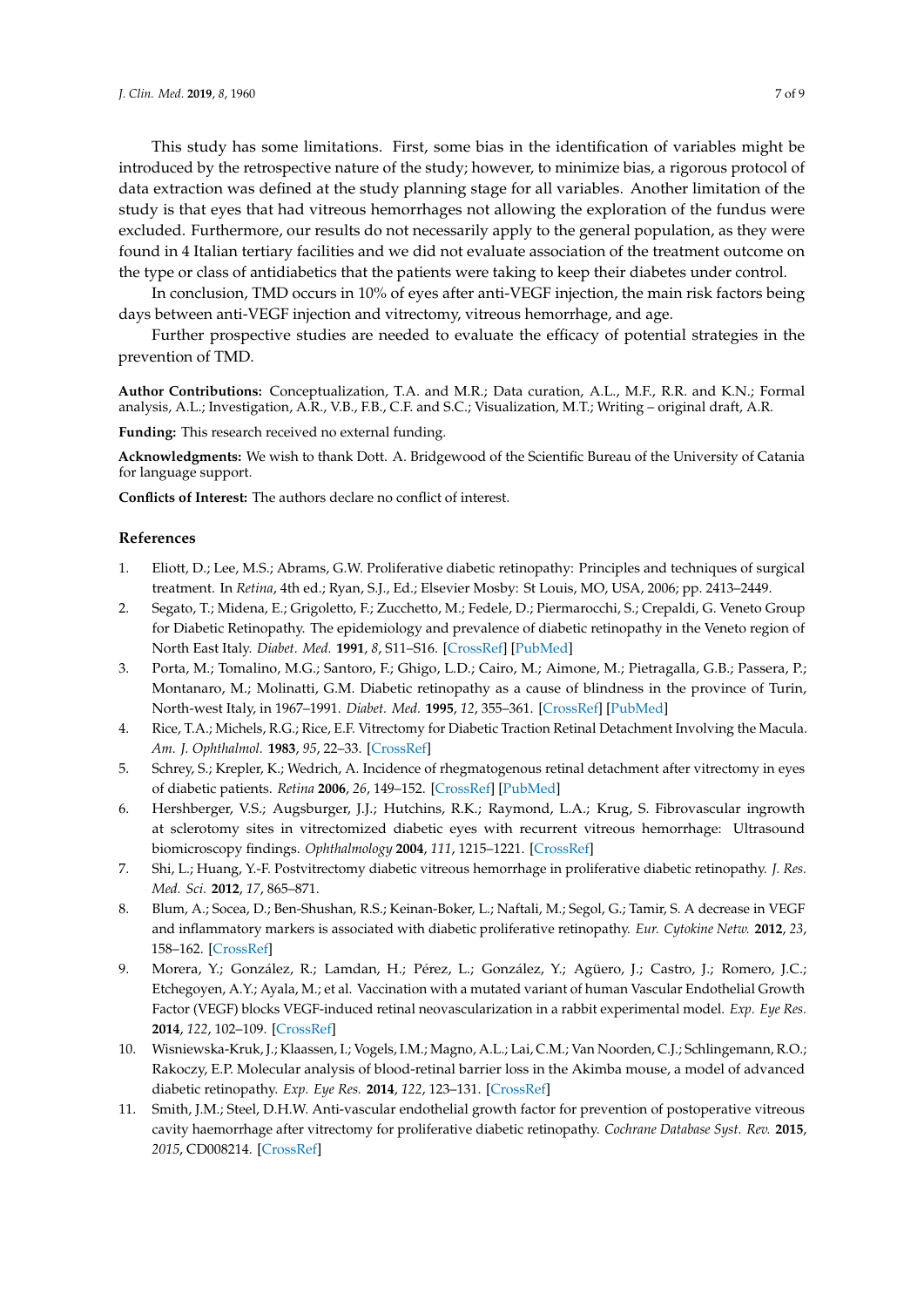- 12. Pakzad-Vaezi, K.; Albiani, D.A.; Kirker, A.W.; Merkur, A.B.; Kertes, P.J.; Eng, K.T.; Fallah, N.; Forooghian, F. A Randomized Study Comparing the Efficacy of Bevacizumab and Ranibizumab as Pre-treatment for Pars Plana Vitrectomy in Proliferative Diabetic Retinopathy. *Ophthalmic Surg. Lasers Imaging Retin.* **2014**, *45*, 521–524. [\[CrossRef\]](http://dx.doi.org/10.3928/23258160-20141118-06) [\[PubMed\]](http://www.ncbi.nlm.nih.gov/pubmed/25423631)
- <span id="page-7-0"></span>13. Simunovic, M.P.; Maberley, D.A. Anti-vascular endothelial growth factor therapy for proliferative diabetic retinopathy: A systematic review and meta-analysis. *Retina* **2015**, *35*, 1931–1942. [\[CrossRef\]](http://dx.doi.org/10.1097/IAE.0000000000000723) [\[PubMed\]](http://www.ncbi.nlm.nih.gov/pubmed/26398553)
- <span id="page-7-14"></span>14. Zhang, Z.-H.; Liu, H.-Y.; Mota, S.E.H.-D.; Romano, M.R.; Falavarjani, K.G.; Ahmadieh, H.; Xu, X.; Liu, K. Vitrectomy With or Without Preoperative Intravitreal Bevacizumab for Proliferative Diabetic Retinopathy: A Meta-Analysis of Randomized Controlled Trials. *Am. J. Ophthalmol.* **2013**, *156*, 106–115. [\[CrossRef\]](http://dx.doi.org/10.1016/j.ajo.2013.02.008) [\[PubMed\]](http://www.ncbi.nlm.nih.gov/pubmed/23791371)
- <span id="page-7-15"></span>15. Zhao, L.-Q.; Zhu, H.; Zhao, P.-Q.; Hu, Y.-Q. A systematic review and meta-analysis of clinical outcomes of vitrectomy with or without intravitreal bevacizumab pretreatment for severe diabetic retinopathy. *Br. J. Ophthalmol.* **2011**, *95*, 1216–1222. [\[CrossRef\]](http://dx.doi.org/10.1136/bjo.2010.189514) [\[PubMed\]](http://www.ncbi.nlm.nih.gov/pubmed/21278146)
- 16. Su, L.; Ren, X.; Wei, H.; Zhao, L.; Zhang, X.; Liu, J.; Su, C.; Tan, L.; Li, X. Intravitreal Conbercept (Kh902) for Surgical Treatment of Severe Proliferative Diabetic Retinopathy. *Retina* **2016**, *36*, 938–943. [\[CrossRef\]](http://dx.doi.org/10.1097/IAE.0000000000000900)
- <span id="page-7-1"></span>17. Hernández-Da Mota, S.E.; Nuñez-Solorio, S.M. Experience with intravitreal bevacizumab as a preoperative adjunct in 23-G vitrectomy for advanced proliferative diabetic retinopathy. *Eur. J. Ophthalmol.* **2010**, *20*, 1047–1052. [\[CrossRef\]](http://dx.doi.org/10.1177/112067211002000604)
- <span id="page-7-2"></span>18. Comyn, O.; Wickham, L.; Charteris, D.G.; Sullivan, P.M.; Ezra, E.; Gregor, Z.; Aylward, G.W.; da Cruz, L.; Fabinyi, D.; Peto, T.; et al. Ranibizumab pretreatment in diabetic vitrectomy: A pilot randomised controlled trial (the RaDiVit study). *Eye* **2017**, *31*, 1253–1258. [\[CrossRef\]](http://dx.doi.org/10.1038/eye.2017.75)
- <span id="page-7-10"></span>19. Farahvash, M.S.; Majidi, A.R.; Roohipoor, R.; Ghassemi, F. Preoperative injection of intravitreal bevacizumab in dense diabetic vitreous hemorrhage. *Retina* **2011**, *31*, 1254–1260. [\[CrossRef\]](http://dx.doi.org/10.1097/IAE.0b013e31820a68e5)
- <span id="page-7-3"></span>20. Ahn, J.; Woo, S.J.; Chung, H.; Park, K.H. The Effect of Adjunctive Intravitreal Bevacizumab for Preventing Postvitrectomy Hemorrhage in Proliferative Diabetic Retinopathy. *Ophthalmology* **2011**, *118*, 2218–2226. [\[CrossRef\]](http://dx.doi.org/10.1016/j.ophtha.2011.03.036)
- <span id="page-7-4"></span>21. Castillo, J.; Aleman, I.; Rush, S.W.; Rush, R.B. Preoperative Bevacizumab Administration in Proliferative Diabetic Retinopathy Patients Undergoing Vitrectomy: A Randomized and Controlled Trial Comparing Interval Variation. *Am. J. Ophthalmol.* **2017**, *183*, 1–10. [\[CrossRef\]](http://dx.doi.org/10.1016/j.ajo.2017.08.013)
- <span id="page-7-5"></span>22. Reibaldi, M.; Longo, A.; Pulvirenti, A.; Avitabile, T.; Russo, A.; Cillino, S.; Mariotti, C.; Casuccio, A. Geo-Epidemiology of Age-Related Macular Degeneration: New Clues Into the Pathogenesis. *Am. J. Ophthalmol.* **2016**, *161*, 78–93.e1-2. [\[CrossRef\]](http://dx.doi.org/10.1016/j.ajo.2015.09.031) [\[PubMed\]](http://www.ncbi.nlm.nih.gov/pubmed/26432929)
- <span id="page-7-6"></span>23. Oyakawa, R.T.; Schachat, A.P.; Michels, R.G.; Rice, T.A. Complications of vitreous surgery for diabetic retinopathy. (I. Postoperative complications). *Ophthalmology* **1983**, *90*, 517–521. [\[CrossRef\]](http://dx.doi.org/10.1016/S0161-6420(83)34526-7)
- 24. Schachat, A.P.; Oyakawa, R.T.; Michels, R.G.; Rice, T.A. Complications of vitreous surgery for diabetic retinopathy (II. Postoperative complications). *Ophthalmology* **1983**, *90*, 522–530. [\[CrossRef\]](http://dx.doi.org/10.1016/S0161-6420(83)34540-1)
- 25. Tolentino, F.I.; Cajita, V.N.; Gancayco, T.; Skates, S. Vitreous hemorrhage after closed vitrectomy for proliferative diabetic retinopathy. *Ophthalmology* **1989**, *96*, 1495–1500. [\[CrossRef\]](http://dx.doi.org/10.1016/S0161-6420(89)32700-X)
- <span id="page-7-7"></span>26. Novak, M.A.; Rice, T.A.; Michels, R.G.; Auer, C. Vitreous hemorrhage after vitrectomy for diabetic retinopathy. *Ophthalmology* **1984**, *91*, 1485–1489. [\[CrossRef\]](http://dx.doi.org/10.1016/S0161-6420(84)34099-4)
- <span id="page-7-8"></span>27. Spaide, R.F.; Fisher, Y.L. Intravitreal bevacizumab treatment of proliferative diabetic retinopathy complicated by vitreous hemorrhage. *Retina* **2006**, *26*, 275–278. [\[CrossRef\]](http://dx.doi.org/10.1097/00006982-200603000-00004)
- <span id="page-7-9"></span>28. Avery, R.L.; Pearlman, J.; Pieramici, D.J.; Rabena, M.D.; Castellarin, A.A.; Nasir, M.A.; Giust, M.J.; Wendel, R.; Patel, A. Intravitreal bevacizumab in the treatment of proliferative diabetic retinopathy. *Ophthalmology* **2006**, *113*, 1695–1705. [\[CrossRef\]](http://dx.doi.org/10.1016/j.ophtha.2006.05.064)
- <span id="page-7-11"></span>29. Chen, E.; Park, C.H. Use of intravitreal bevacizumab as a preoperative adjunct for tractional retinal detachment repair in severe proliferative diabetic retinopathy. *Retina* **2006**, *26*, 699–700. [\[CrossRef\]](http://dx.doi.org/10.1097/01.iae.0000225351.87205.69)
- <span id="page-7-12"></span>30. El-Sabagh, H.A.; Abdelghaffar, W.; Labib, A.M.; Mateo, C.; Hashem, T.M.; Al-Tamimi, D.M.; Selim, A.A. Preoperative intravitreal bevacizumab use as an adjuvant to diabetic vitrectomy: Histopathologic findings and clinical implications. *Ophthalmology* **2011**, *118*, 636–641. [\[CrossRef\]](http://dx.doi.org/10.1016/j.ophtha.2010.08.038)
- <span id="page-7-13"></span>31. Arevalo, J.F.; Maia, M.; Flynn HWJr Saravia, M.; Avery, R.L.; Wu, L.; Eid Farah, M.; Pieramici, D.J.; Berrocal, M.H.; Sanchez, J.G. Tractional retinal detachment following intravitreal bevacizumab in patients with severe proliferative diabetic retinopathy. *Br. J. Ophthalmol.* **2008**, *92*, 213–216. [\[CrossRef\]](http://dx.doi.org/10.1136/bjo.2007.127142)